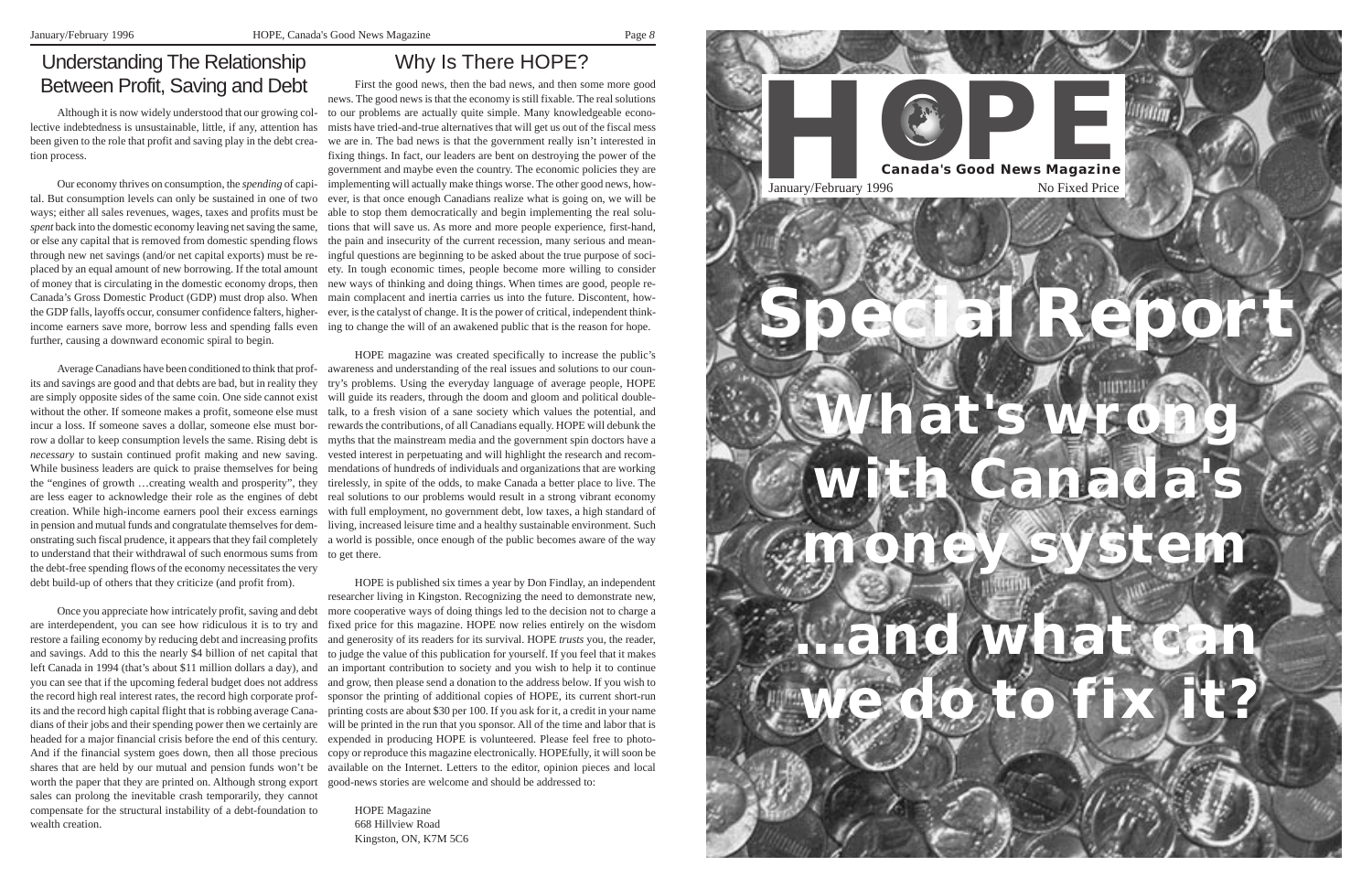Wake up & Get Angry! Canadians have been sold out.

Our government deliberately created the deficit, so that it could be used to justify the dismantling of Canada. Please, speak out now, before there is nothing left of our country to leave to our children, except for its debt.

Before you can understand the deficit swindle, you need to know a few important things about money.

- 1) *All of the money in circulation today originally came into being as* 1) *Reduce the amount of money that the government borrows from debt.* Even the small amount of money that the government still creates for itself, it borrows, with interest, from the Bank of Canada.
- 2) *New debt is essential if the economy is to continue growing.* If consumers reduce their purchases of new goods and services in order to pay off their existing debts, demand and production levels fall and layoffs are inevitable. If this trend continues for three consecutive months it is called a recession. The total amount of debt in the economy grows steadily every year. Everyone's borrowing is *necessary* …not just the government's. In 1994, individuals owed \$502 billion, corporations owed \$496 billion, and governments owed \$808 billion. Altogether that's \$1.8 trillion.
- 3) *All of the interest on society's debts is ultimately paid by the consumer/taxpayer.* When businesses borrow, their interest costs are passed on to consumers, embedded in the price of their goods and services. (Think about it, if businesses didn't recoup their interest costs they wouldn't be in business long.) Governments pass along their interest costs to us through taxes.
- 4) *Interest payments are eating up consumers' purchasing power.* The total amount of interest charged in 1994 was \$184.3 billion. This figure is equivalent to 45% of the total that was paid out in wages and salaries to consumers last year. It is no wonder that working people feel that their wages don't buy as much as they used to. Once society's collective interest costs exceed about 50% of consumers' wages then a recession becomes almost inevitable.
- 5) *Interest is like a private tax, or a rental fee on money.* Those who lend the money "earn" a commission on the labour and initiative of all those who borrow it. Many lenders never lift a finger themselves to increase society's productivity directly.
- 6) *The federal government could finance its own activities and those of the provinces and municipalities through the Bank of Canada and avoid public interest costs entirely.* Unlike individuals and businesses, the federal government owns its own bank, the Bank of Canada. If it borrowed entirely from the BoC, then any interest payments that it made would return to it as revenue and its effective interest costs would be zero.
- From its own bank, the government has enosen to borrow increase.<br>502 ingly from the private banks and from foreign money markets. *its own bank, the Bank of Canada, and borrow more from the financial markets.* From 1936, the year that the Bank of Canada first became operational, until 1977, the percentage of the federal government's total debt that was borrowed from the Bank of Canada steadily increased from just 3.7% in 1936 to 20.5% in 1977. Since 1977, however, that percentage has steadily declined. Today the Bank of Canada holds only about 5% of the federal governmen<sup>t</sup>'s total debt. Instead of borrowing at virtually no cost from its own bank, the government has chosen to borrow increas-
	- 2) *Use the Bank of Canada to force up interest rates*. In 1979, the Bank of Canada began to raise interest rates, claiming that it was necessary to do so in order to fight inflation. By 1981, the prime lending rate had soared to over 22% and it remained in the double digits until 1991. High interest rates themselves push up the price of everything and contribute to inflation, so it is curious that the Bank of Canada would choose them as a weapon against inflation.

Now that you understand the basics, here's how the government's deficit swindle works.

3) *Reduce the amount of tax revenue collected from Canada's wealthiest families and corporations.* A series of tax changes implemented throughout the 70's and 80's favoured the rich and starved the federal government financially (read "Behind Closed Doors" by Linda McQuaig if you want to learn the truth about taxes). Between 1975 and 1985, federal tax revenues in Canada rose by just 2.2%, the lowest increase of any developed country in the world. From 1979 on, the percentage of the government's total tax revenue that was collected from corporations began to fall steadily away from its traditional level of about 20% towards today's current level of just over 6%. Together, higher interest rates and reduced tax collections caused the federal government's net annual deficit to soar away from its traditional level of about \$2 billion a year prior to 1975 to over \$30 billion a year by 1982.

*It is impossible to believe that the prime minister, his finance minister and the governor of the Bank of Canada, the three most knowledgable men in Canadian economics, did not understand the effects that their policies were having on the government's finances and the state of the Canadian economy. The deficit had to have been deliberately created!*

# Greed Is Choking Society's "Circulatory System"

depression. Think of it as an economic stroke. To cure a case of angina, bankers normally prescribe a rest from work for millions of otherwise healthy employees. This lowers their fever of hope and security and reduces their delusions of equality. In the case of a stroke, however, massive surgery is required as much of the cooperative tissue of society must be removed.

Money is the blood of our economic system. When nourished distant past, before technology gave society an almost unlimited proby a healthy flow of capital, ambition and enterprise can flourish and ductive capacity. Today, however, the single largest component of most humanity's full potential can be achieved. Once cut off from the money supply, however, initiative and hope soon die and the rigor mortis of it …every step along the chain of production, from raw materials to despair sets in. prices is interest. At first, this may seem unbelievable, but think about finished products, involves borrowed money.

The principal medicine that bankers use to control the economy's blood pressure is interest. Basically, interest is a tax on human potential. If a borrower can convince a lender that he or she has significant potential, then the lender will lend that person their own potential. The interest they must pay is like a royalty fee on their own initiative. In fact the only real difference between interest and taxation is that taxation is based upon past achievements whereas interest anticipates future achievement. That, historically, the benefits of tax revenues were more broadly dispersed throughout the general public than the benefits of private interest, is no longer very



Our financial institutions are the heart and circulatory system of the economy. If the flow of money is blocked by a build up of fear or get the logs out of the bush, the planning mill must finance the equipgreed in our bankers, then an economic coronary will surely follow. A ment to turn the logs into boards, the railway must finance the engines mild attack is usually referred to as a recession. Think of it as eco-to pull the lumber to market, the furniture company must finance the nomic angina. A more massive failure is usually called a machinery needed to turn the boards into furniture, the trucking com-The lumberjack must finance the heavy equipment needed to

relevant since the primary purpose of collecting public taxes today is would squeeze the excess profits out of the price. Whether or not a to pay interest on the public debt. A planned scarcity of money is the key to maintaining high in-would most likely result in lower prices in the long term. truly competitive market still exists today is another topic. The point here is that an abundance of money, rather than causing prices to rise,

pany must finance the trucks to haul the furniture to the retailer and the retailer must finance his inventory

terest rates. Even the illiterate have been taught that if something is in short supply then you can expect to pay more for it. Even a child knows that a rare hockey card fetches a premium price. Few adults, however, know much about our monetary system. Most believe the myth that if there was more money available in the system that a shortage of goods would simply push up prices to absorb it, a fear commonly referred to as inflation. This theory may have been true in the out having a stroke.

and the costs of setting-up his store. In addition, all of these companies must finance their real estate. In order to stay in business, each one of these firms must recover their interest costs in their prices. At the end of the line, the consumer must pay the entire chain of interest that is embedded in the price of the furniture. In capital intensive industries this can amount to over two-thirds of the retail price. On top of that, most consumers must finance any major purchases that they make creating even more wealth for the lenders (consider the total interest paid on a 25-year residential mortgage, for example). If interest rates were lowered, and all businesses passed along all of their savings in interest costs to consumers, prices would tumble. Of course, in the short term, businesses would not pass along all of their savings to consumers. They would try to hold on to as much of the additional profit as they could. In a truly competitive marketplace, however,

over the long term, competition

The bankers, however, don't want you to know this. A shortage of money increases their profits and keeps people frightened about losing their jobs. Frightened people don't ask for wage increases and don't speak out against corruption. In fact, frightened people stop asking questions altogether. They're too busy just trying to survive …with-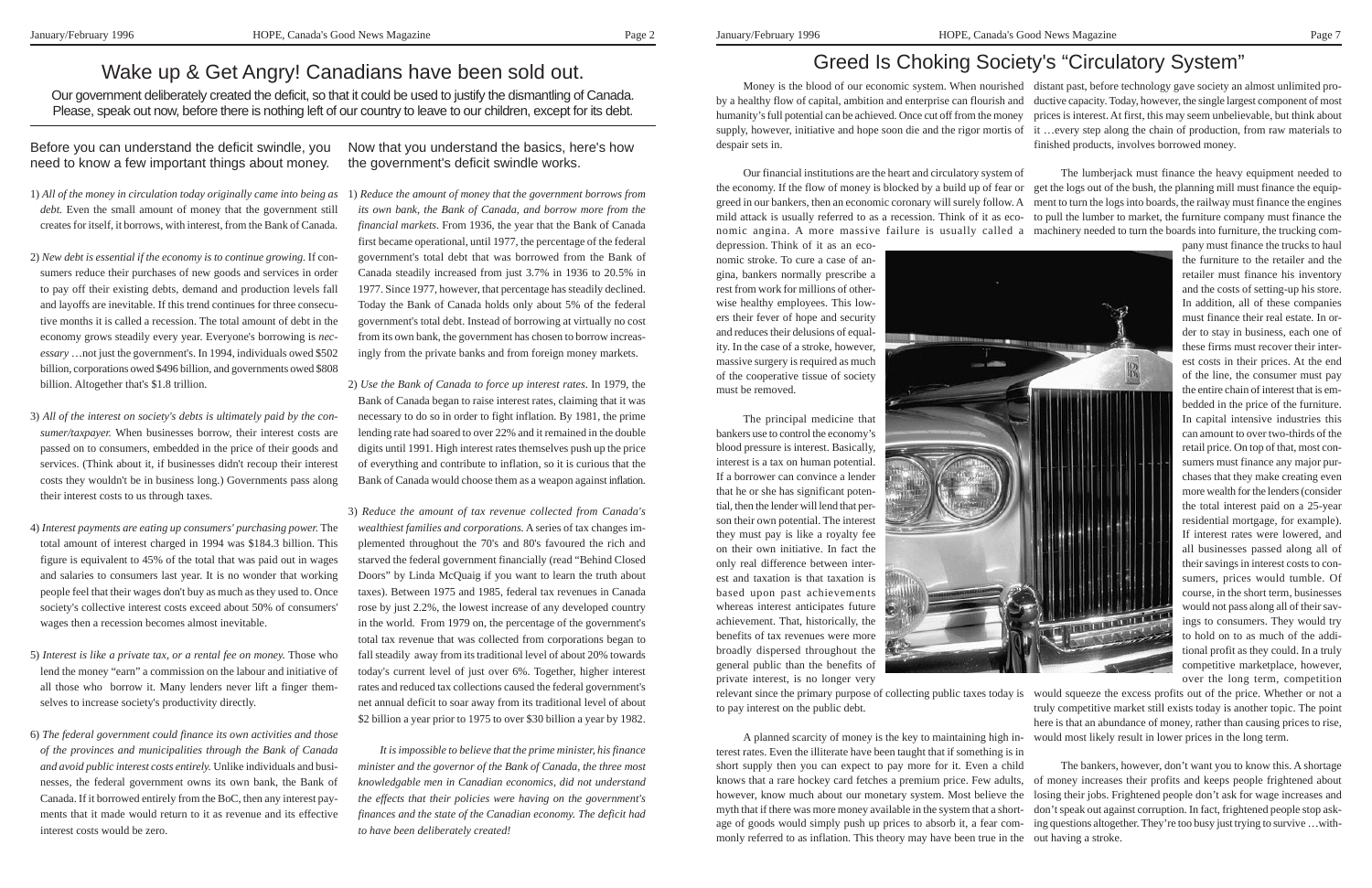#### Why did the government need to create the deficit?

Without the deficit, the government would never have been able to convince Canadians that our social programs, our national labour standards, our environmental, health and safety regulations, and our government business enterprises and cultural institutions were too expensive to maintain. They knew that Canadians cherished these institutions and traditions which distinguished them from their American neighbours.

politicians to implement policy changes that would help create their "new world order". The voting public would never support their agenda if it was revealed for what it really was …pure greed. If, however, the and create national unity than any constitutional change could ever public could be made to believe that the government was broke and therefore had no other choice but to dismantle the existing system, its top priority. By focusing on the long-term implications of the plan then their ambitions could be achieved. What can be done now to undo the damage? nance the debts of all the provincial and municipal governments in Canada. This would do more to restore federal-provincial relations achieve. The federal government could then make full-employment et's deteriorating environmental conditions, strategic economic oppor tunities would emerge that would not only create jobs but would posi tion Canada as a world leader in environmental science and technology. **Year**<br>**Process**<br>**Process**<br>**Process**<br>**Process**<br>**Process**<br>**Process**<br>**Example 1** and create national unity<br>achieve. The federal gove<br>its top priority. By focusing<br>this too length that tion Canada as a world lea<br>Many solution

But the agenda of the world's leaders was changing. The International Monetary Fund, the Trilateral Commission, the Bank for International Settlements, were pushing national governments everywhere towards all-out global competition and unrestricted worldwide free trade. Wealthy transnational corporations were organizing powerful political pressure groups like the Business Council on National Issues to persuade

The federal government could use the Bank of Canada to writedown the total amount of its debt and to abolish the interest costs associated with its remaining debt. *This action alone would eliminate the deficit entirely and put the government into a surplus position*. The federal government could also use the Bank of Canada to refi- before it's too late. Many solutions, from some of the best minds in Canada, are waiting to be implemented. In fact, the real answers are not that diffi cult. The political will to impose them, however, does not currently exist. It is up to the people of Canada to create that political will now,



your friends opened the box and went to play it you found that only sented 36.5% of the total money supply (the total amount of currency half of the money needed to play had been shipped from the factory. plus all the privately-owned Canadian dollar deposits in the chartered Determined to proceed anyway, you all agreed to play with only half banks). In 1994, the M1 accounted for only 13.6% of the total money the normal salary, but still paying the normal prices for everything supply. From 1990 to 1992, the last recession, the M1 accounted for else. Imagine how carefully you would choose which properties you less than 12% of the total money supply. When the M1 per capita is could afford to buy. Imagine the number of properties that would re-expressed as a percentage of total GDP, it becomes clear that, relative main unowned or under-developed. Imagine how quickly some of the players, unable to pay their bills, would be forced out of the game. 5.6% of GDP per 10 million Canadians in 1966 to just 2.6% of GDP Imagine how much more difficult it would be to get ahead.

little money in circulation. There must always be enough money circulating in a society to ensure that, at least, everyone's basic needs for food, shelter, clothing, medicine, education, transportation and recreation are met. There must also be enough money circulating to ensure that everyone can find creative well-paid, full-time work. As the population grows and as society's productivity increases, new money must be added to the money supply to represent the new wealth that is Today it uses the Bank of Canada to finance only about 5% of its total being created. If too little money is available then the needs of many will remain unmet at the same time as many valuable human resources are wasted. Unemployment, poverty, violence and crime are the warning signs that there is too little money available in a society.

same set of problems soon arise. When some people, having far more money than they can possibly spend, save a large amount of their income instead of spending it, it reduces the total amount of money that is in circulation. Most economists will tell you that this is not a problem for savings are normally re-invested or lent back into circulation. The problem with this explanation however is that it fails to take into account the significant difference between money that is owned by the spender which circulates interest-free in the economy, and money that is borrowed by the spender which carries a burden of they will become null and void after the said date. They must also interest. The purchasing power of an earned or spender-owned dollar is equal to one dollar. The purchasing power of a borrowed-dollar is equal to one dollar less the cost of interest. The purchasing power of a lent-dollar is equal to one dollar plus the cost of interest. Herein lies the problem. Interest-free, earned dollars that are saved and removed from circulation, multiply themselves over time (when loaned out with interest), drawing even more earned money out of circulation. The higher the interest rate, the greater the reduction in the interest-free money that is left circulating. Also, saved dollars are highly mobile the reserve deposit accounts that the chartered banks, up until recently, and have a tendency to leave the domestic economy altogether.

Suppose you bought the game "Monopoly" but when you and chequing accounts with the chartered banks. In 1966, the M1 repre-The same set of problems arise in real life when there is too ing requirements. The federal government used to create about 20% to the growth in the population, the M1 has dropped steadily from in 1994. There is simply not enough new, interest-free money being added to the total money supply in Canada to keep pace with our spendof the money that it needed to borrow by financing it through its own bank, the Bank of Canada. Any interest that the government pays on the money that it borrows from the Bank of Canada returns to the government as revenue so its effective net interest cost is zero. Since 1977, the federal government has been steadily reducing the percentage of its total borrowing that it finances through the Bank of Canada. borrowing requirements.

If the money that is available is distributed too unevenly, the sumers of their purchasing power, are transferring huge amounts of In 1994, the total burden of interest in the economy was \$184.3 billion. This figure is equivalent to 45% of the total that was paid out in wages and salaries that year. Interest payments are robbing conmoney from average workers and the poor to the rich and are seriously reducing the amount of interest-free money that is available to drive domestic consumption. The federal government must act now and instruct the Bank of Canada to repair the damage that has been caused by its tight monetary policies. The government's top priority must be to pay off its foreign-held debt. The Bank of Canada should announce that anyone holding claims against the government of Canada has until a given date, say July 1, 1996, to redeem their claims or else announce that all claims will be settled on the basis of the Canadian dollar exchange rate that was in effect at a certain time before the announcement was made (for example, if the announcement was made at 1:00 pm EST, then all claims would be settled based upon the trading value that the Canadian dollar had held at 12:00 pm EST that same day). This would disempower any speculative attacks against the dollar. Rather than "printing money" to cover its obligations, the federal government should simply instruct the Bank of Canada to credit were required to maintain with the Bank of Canada. At the same time, the government would have to reinstate reserve requirements to prevent the chartered banks from going on a lending spree which would cause inflation. Repatriating our foreign debt through the Bank of Canada would cut our interest costs in half, immediately putting the government in a surplus position. The GST could then be abolished to further stimulate the domestic economy and fuel real job creation. The only thing preventing Canada from achieving its full potential is the lack of the political will to do so. It is up to all Canadians to create

The economic difficulty that Canada finds itself in today is caused by both of the above problems. The growth in the supply of interest-free money that is available for circulation in Canada is shrinking in relation to both the total money supply and the growth in the population. What bankers call the M1 is the closest estimate of the total amount of interest-free money in the economy that is available. M1 is the total amount of cash and short-term deposits that individuals have, either in their pockets or in their short-term savings and that political will …and fast!

# Too Little Interest-free Money Is Destroying Canada